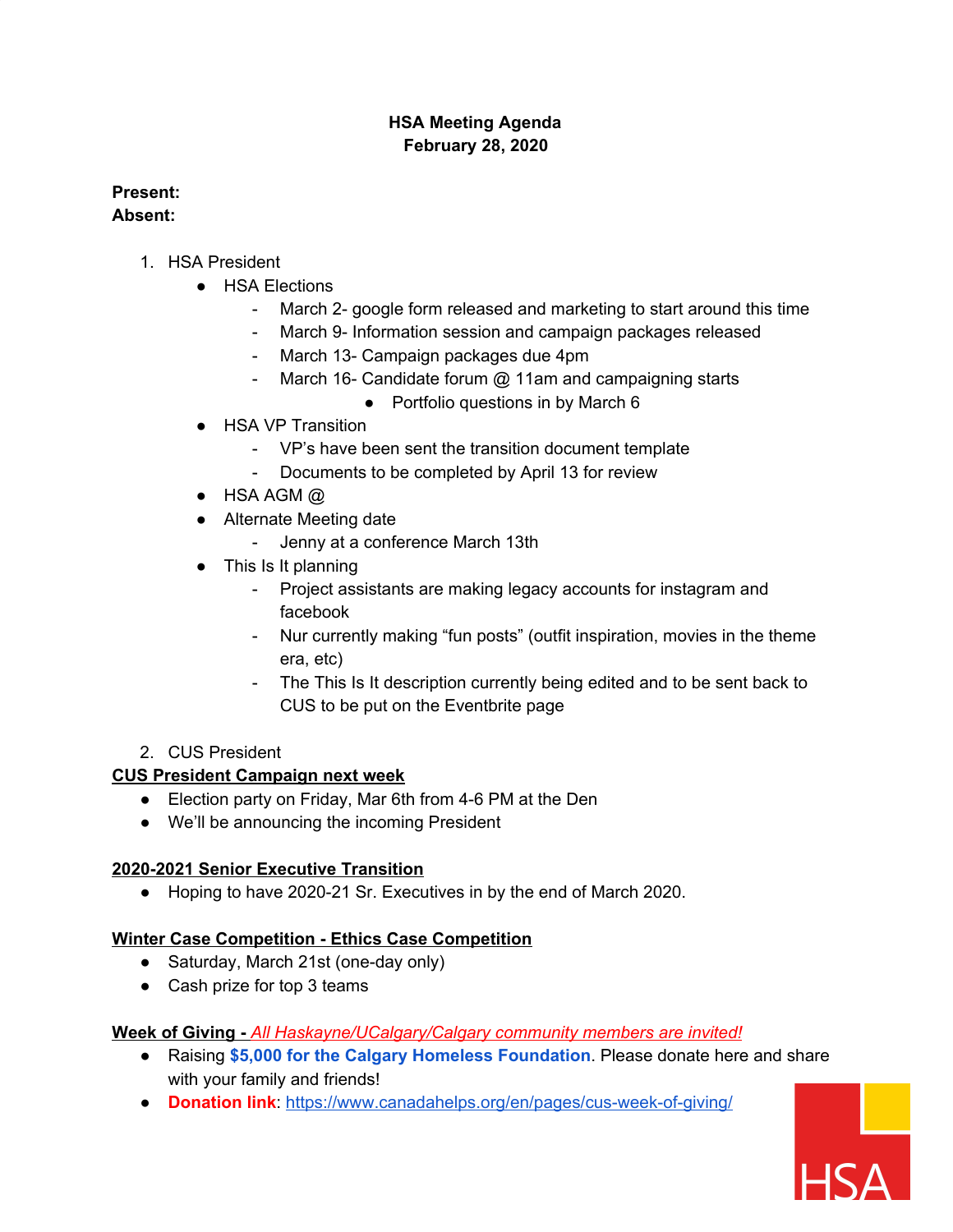- Raffle baskets with items from LUSH, DAVIDsTEA, Kiehls, The Face Shop, movie tickets.
- Timeline of events:
	- **March 11**: DIY Terrarium Night. Network with CPA or just have fun. First 15 tickets are \$10, the rest are \$15. Last day to confirm a spot for terrarium making is March 6th. Get [tickets](https://www.eventbrite.com/e/95773981557) here.
	- **March 12**: Food Drive (collecting non-perishable food items for the SU Food Bank, drop-off items at SH 463)
	- **March 13**: Bowling Night at National on 10th. Get [tickets](https://www.eventbrite.com/e/95002014583) here.
	- **March 14**: Volunteering at the Drop-In Centre
	- **March 15**: Spin for a Cause (Spin class at Hotshop). Get [tickets](https://www.eventbrite.com/e/95010602269) here.
- 3. SU Reps
- 4. Marketing
	- a. Merch lacking in the number of purchases. We need 3 more so please get the members to purchase
	- b. Event photos ASL pics will be up on our facebook/instagram tonight. For website Akari forwarded all the past pics to Ethan and he is working on them
	- c. Case Comp marketing Avery put in the request already and is working with the Marketing department in Haskayne
	- d. Amazing Race marketing Avery is waiting for the SL's response regarding the registration
	- e. Election Akari is working on the marketing request for the google form
- 5. Academic
- ASL workshop was a success
- Working on case comp
	- Updates on marketing?
	- Registration opens monday
- Need to get reimbursed
- 6. External
	- Updates on Amazing Race?
		- I want Alberto to start working on last minute funding
- 7. Student Life
	- a. This Is It updates
	- b. Amazing Race updates
		- i. Info
			- 1. \$5 admission
			- 2. Will take place across campus, starting and ending in Scurfield
			- 3. May have challenges outside (depends on weather)
			- 4. In process of booking rooms and tables to hold challenges
			- 5. We will serve pizza after the challenges are complete
			- 6. Prize of a \$25 gift card (most likely to Brew and Blendz)
		- ii. Waiting on SU and marketing approval
		- iii. Logistics approval is underway